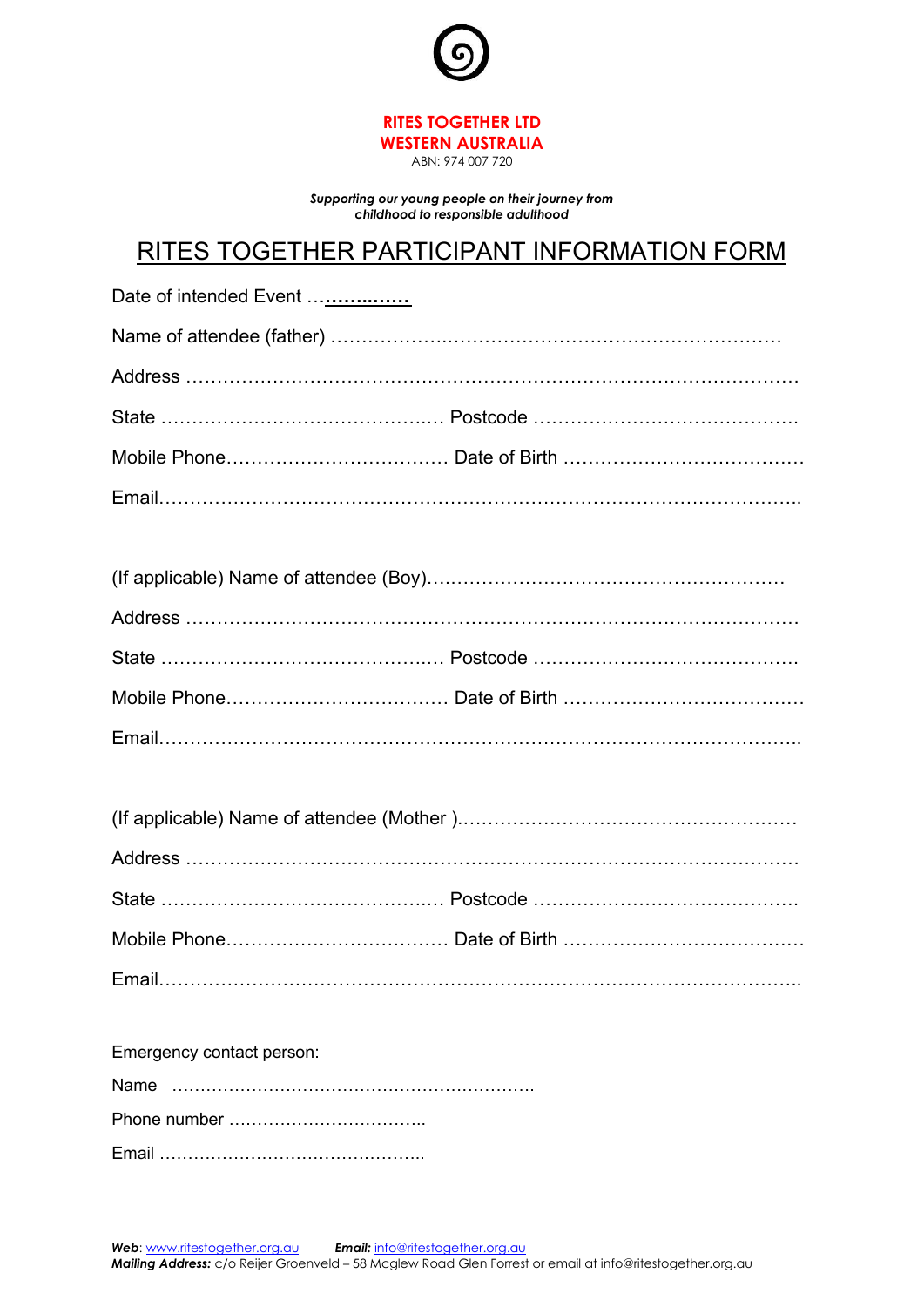

*Supporting our young people on their journey from childhood to responsible adulthood*

## RITES TOGETHER CONFIDENTIAL MEDICAL FORM

Name ………………………………………………………………………..

Are you under the care of a physician? (Please tick) ❑ Yes❑ No

If under the care of a physician have you described this program to the physician and discussed your plans to participate? (please tick) ❑ Yes❑ No

Does your physician approve of you participating? (please tick) ❑ Yes❑ No

Please describe any discussions you've had:

Are you seeing a psychologist/ therapist at present? ❑ Yes❑ No

Would your therapist disapprove of you entering this activity? If yes, please describe why: \_\_\_\_\_\_\_\_\_\_\_\_\_\_\_\_\_\_\_\_\_\_\_\_\_\_\_\_\_\_\_\_\_\_\_\_\_\_\_\_\_\_\_\_\_\_\_\_\_\_\_\_\_\_\_\_\_\_\_\_\_\_\_\_\_\_\_\_\_\_\_\_\_

\_\_\_\_\_\_\_\_\_\_\_\_\_\_\_\_\_\_\_\_\_\_\_\_\_\_\_\_\_\_\_\_\_\_\_\_\_\_\_\_\_\_\_\_\_\_\_\_\_\_\_\_\_\_\_\_\_\_\_\_\_\_\_\_\_\_\_\_\_\_\_\_\_ \_\_\_\_\_\_\_\_\_\_\_\_\_\_\_\_\_\_\_\_\_\_\_\_\_\_\_\_\_\_\_\_\_\_\_\_\_\_\_\_\_\_\_\_\_\_\_\_\_\_\_\_\_\_\_\_\_\_\_\_\_\_\_\_\_\_\_\_\_\_\_\_\_

Do you have any history of emotional or psychological problems? If yes, please describe: \_\_\_\_\_\_\_\_\_\_\_\_\_\_\_\_\_\_\_\_\_\_\_\_\_\_\_\_\_\_\_\_\_\_\_\_\_\_\_\_\_\_\_\_\_\_\_\_\_\_\_\_\_\_\_\_\_\_\_\_\_\_\_\_\_\_\_\_\_\_\_\_\_

\_\_\_\_\_\_\_\_\_\_\_\_\_\_\_\_\_\_\_\_\_\_\_\_\_\_\_\_\_\_\_\_\_\_\_\_\_\_\_\_\_\_\_\_\_\_\_\_\_\_\_\_\_\_\_\_\_\_\_\_\_\_\_\_\_\_\_\_\_\_\_\_\_

\_\_\_\_\_\_\_\_\_\_\_\_\_\_\_\_\_\_\_\_\_\_\_\_\_\_\_\_\_\_\_\_\_\_\_\_\_\_\_\_\_\_\_\_\_\_\_\_\_\_\_\_\_\_\_\_\_\_\_\_\_\_\_\_\_\_\_\_\_\_\_\_\_

Please list any medications you are taking for psychological problems:

Do you have any medical condition that would make it difficult for you to walk up to 5kms across moderate terrain or take part in gentle morning exercises? YES/NO

\_\_\_\_\_\_\_\_\_\_\_\_\_\_\_\_\_\_\_\_\_\_\_\_\_\_\_\_\_\_\_\_\_\_\_\_\_\_\_\_\_\_\_\_\_\_\_\_\_\_\_\_\_\_\_\_\_\_\_\_\_\_\_\_\_\_\_\_\_\_\_\_\_ \_\_\_\_\_\_\_\_\_\_\_\_\_\_\_\_\_\_\_\_\_\_\_\_\_\_\_\_\_\_\_\_\_\_\_\_\_\_\_\_\_\_\_\_\_\_\_\_\_\_\_\_\_\_\_\_\_\_\_\_\_\_\_\_\_\_\_\_\_\_\_\_\_ \_\_\_\_\_\_\_\_\_\_\_\_\_\_\_\_\_\_\_\_\_\_\_\_\_\_\_\_\_\_\_\_\_\_\_\_\_\_\_\_\_\_\_\_\_\_\_\_\_\_\_\_\_\_\_\_\_\_\_\_\_\_\_\_\_\_\_\_\_\_\_\_\_

\_\_\_\_\_\_\_\_\_\_\_\_\_\_\_\_\_\_\_\_\_\_\_\_\_\_\_\_\_\_\_\_\_\_\_\_\_\_\_\_\_\_\_\_\_\_\_\_\_\_\_\_\_\_\_\_\_\_\_\_\_\_\_\_\_\_\_\_\_\_\_\_\_ \_\_\_\_\_\_\_\_\_\_\_\_\_\_\_\_\_\_\_\_\_\_\_\_\_\_\_\_\_\_\_\_\_\_\_\_\_\_\_\_\_\_\_\_\_\_\_\_\_\_\_\_\_\_\_\_\_\_\_\_\_\_\_\_\_\_\_\_\_\_\_\_\_ \_\_\_\_\_\_\_\_\_\_\_\_\_\_\_\_\_\_\_\_\_\_\_\_\_\_\_\_\_\_\_\_\_\_\_\_\_\_\_\_\_\_\_\_\_\_\_\_\_\_\_\_\_\_\_\_\_\_\_\_\_\_\_\_\_\_\_\_\_\_\_\_\_

If YES please give details

Do you have any medical condition that we need to be aware of or are you on any medication?

If YES please give details